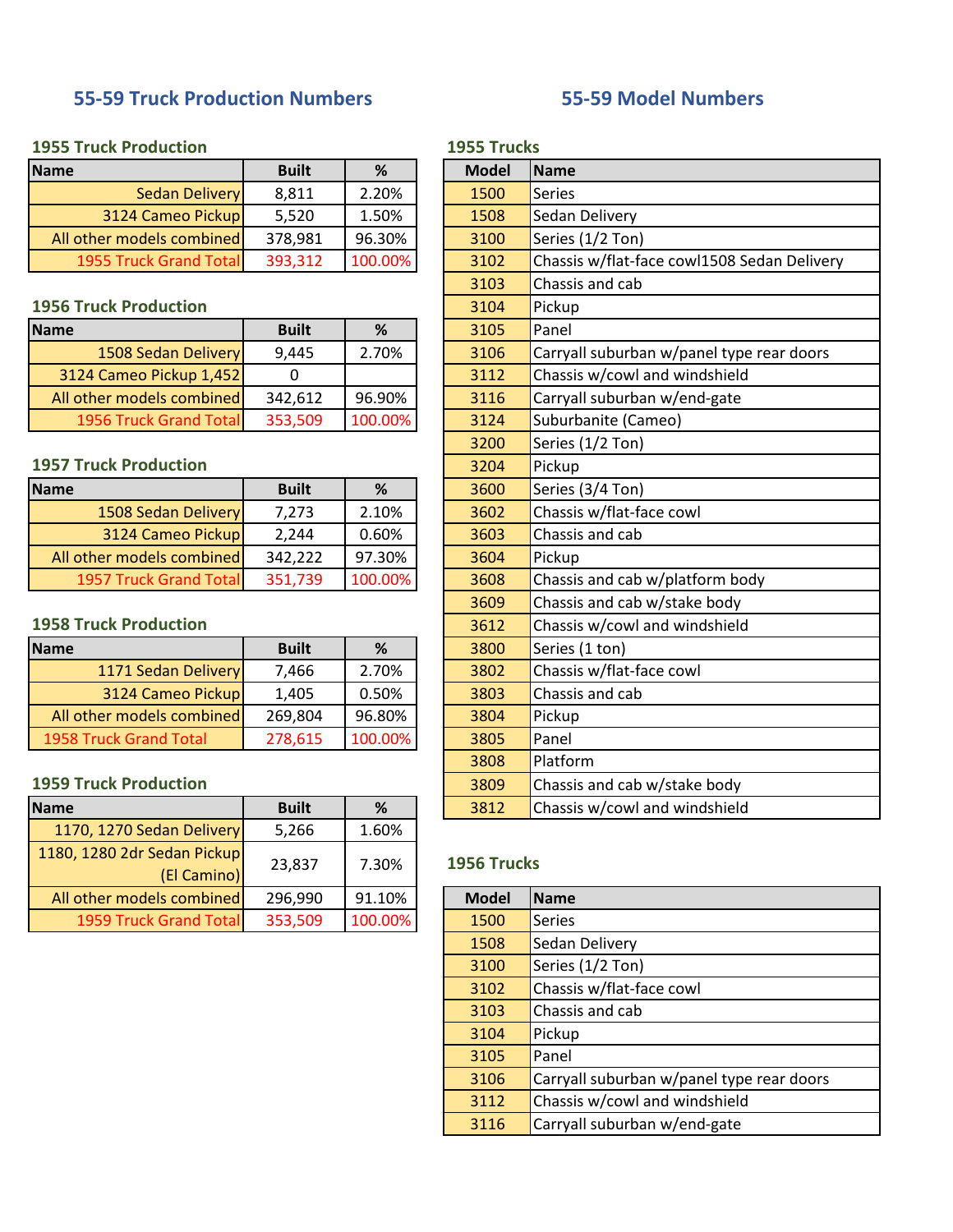| 3124 | Suburbanite (Cameo)             |
|------|---------------------------------|
| 3200 | Series (1/2 Ton)                |
| 3204 | Pickup                          |
| 3600 | Series (3/4 Ton)                |
| 3602 | Chassis w/flat-face cowl        |
| 3603 | Chassis and cab                 |
| 3604 | Pickup                          |
| 3608 | Chassis and cab w/platform body |
| 3609 | Chassis and cab w/stake body    |
| 3612 | Chassis w/cowl and windshield   |
| 3800 | Series (1 ton)                  |
| 3802 | Chassis w/flat-face cowl        |
| 3803 | Chassis and cab                 |
| 3804 | Pickup                          |
| 3805 | Panel                           |
| 3808 | Platform                        |
| 3809 | Chassis and cab w/stake body    |
| 3812 | Chassis w/cowl and windshield   |

# **1957 Trucks**

| <b>Model</b> | <b>Name</b>                               |
|--------------|-------------------------------------------|
| 1500         | <b>Series</b>                             |
| 1508         | Sedan Delivery                            |
| 3100         | Series (1/2 Ton)                          |
| 3102         | Chassis w/flat-face cowl                  |
| 3103         | Chassis and cab                           |
| 3104         | Pickup                                    |
| 3105         | Panel                                     |
| 3106         | Carryall Suburban w/panel type rear doors |
| 3112         | Chassis w/cowl and windshield             |
| 3116         | Carryall Suburban w-end-gate              |
| 3124         | Suburbanite (Cameo)                       |
| 3200         | Series (1/2 Ton)                          |
| 3204         | Pickup                                    |
| 3600         | Series (3/4 Ton)                          |
| 3602         | Chassis w/flat-face cowl                  |
| 3603         | Chassis and cab                           |
| 3604         | Pickup                                    |
| 3609         | Chassis and cab w/stake body              |
| 3612         | Chassis w/cowl and windshield             |
| 3800         | Series (1 ton)                            |
| 3802         | Chassis w/flat-face cowl                  |
| 3803         | Chassis and cab                           |
| 3804         | Pickup                                    |
| 3805         | Panel                                     |
| 3809         | Chassis and cab w/stake body              |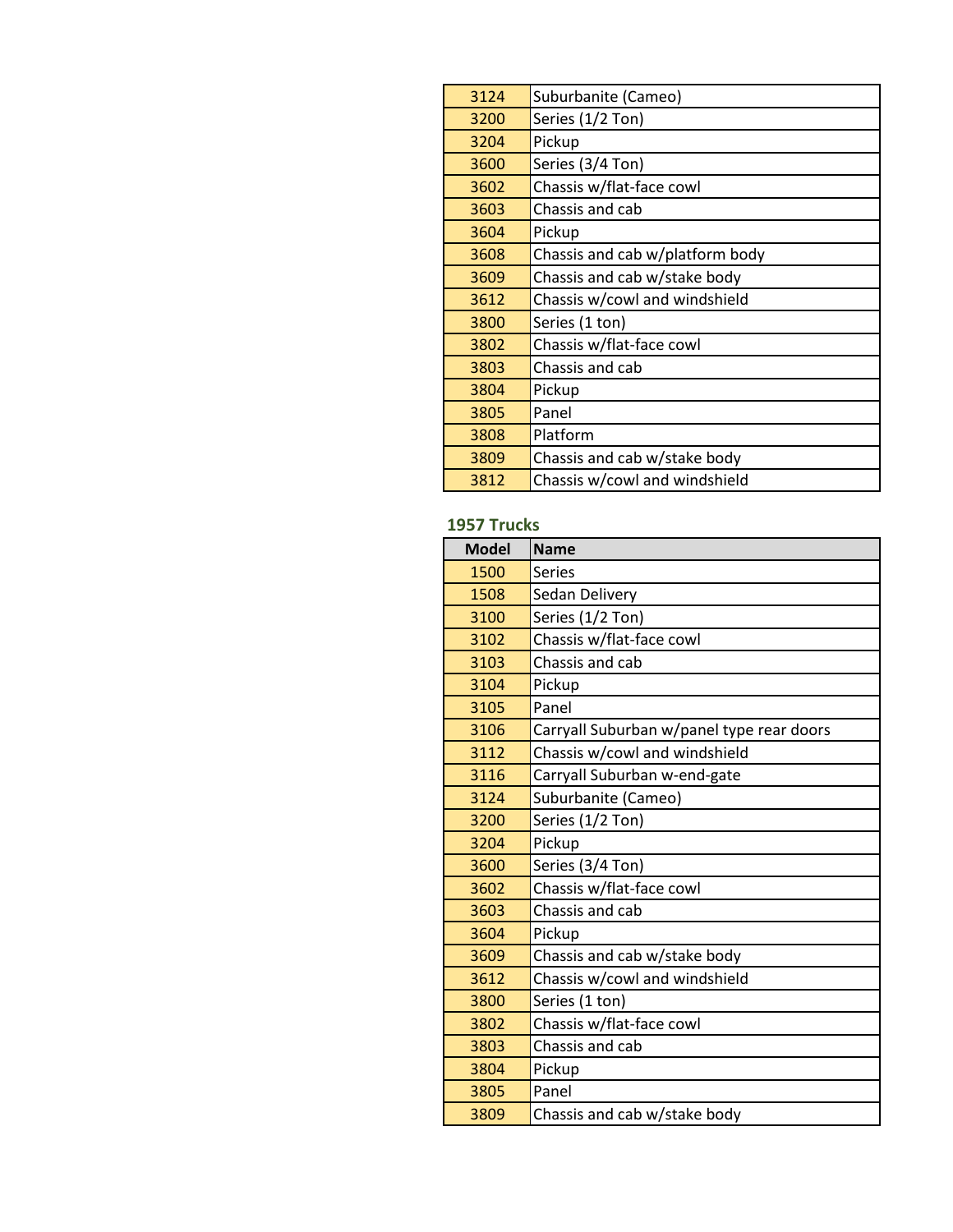| 3812 | Chassis w/cowl and windshield |
|------|-------------------------------|
|------|-------------------------------|

#### **1958 Trucks**

| <b>Model</b> | <b>Name</b>                        |
|--------------|------------------------------------|
| 1500         | <b>Series</b>                      |
| 1171         | Sedan Delivery, 6cyl               |
| 1271         | Sedan Delivery, 8cyl               |
| 3100         | Series (1/2 Ton)                   |
| 3102         | Chassis and cowl                   |
| 3103         | Chassis and cab                    |
| 3104         | Stepside pickup                    |
| 3105         | Panel delivery                     |
| 3106         | Suburban carryall w/rear doors     |
| 3116         | Suburban carryall w/end-gate       |
| 3124         | Suburbanite (Cameo)                |
| 3134         | Fleetside Pickup                   |
| 3153         | Chassis and cab 4WD                |
| 3154         | Stepside pickup                    |
| 3184         | Fleetside pickup 4WD               |
| 3156         | Suburban carryall w/rear doors 4WD |
| 3158         | Suburban carryall w/end-gate 4WD   |
| 3200         | Series (1/2 Ton)                   |
| 3202         | Chassis and cowl                   |
| 3203         | Chassis and cab                    |
| 3204         | Stepside pickup                    |
| 3234         | Fleetside pickup                   |
| 3600         | Series (3/4 Ton)                   |
| 3602         | Chassis and cowl                   |
| 3603         | Chassis and cab                    |
| 3604         | Stepside pickup                    |
| 3609         | Stake bed                          |
| 3634         | Fleetside pickup                   |
| 3653         | Chassis and cab 4WD                |
| 3654         | Stepside pickup 4WD                |
| 3684         | Fleetside pickup 4WD               |
| 3659         | Stake bed 4WD                      |
| 3800         | Series (1 ton)                     |
| 3802         | Chassis and cowl                   |
| 3803         | Chassis and cab                    |
| 3804         | Stepside pickup                    |
| 3805         | Panel delivery                     |
| 3809         | Stake bed                          |
| 3853         | Chassis and cab 4WD                |
| 3854         | Stepside pickup 4wd                |
| 3855         | Panel Delivery 4WD                 |
| 3859         | Stake bed 4WD                      |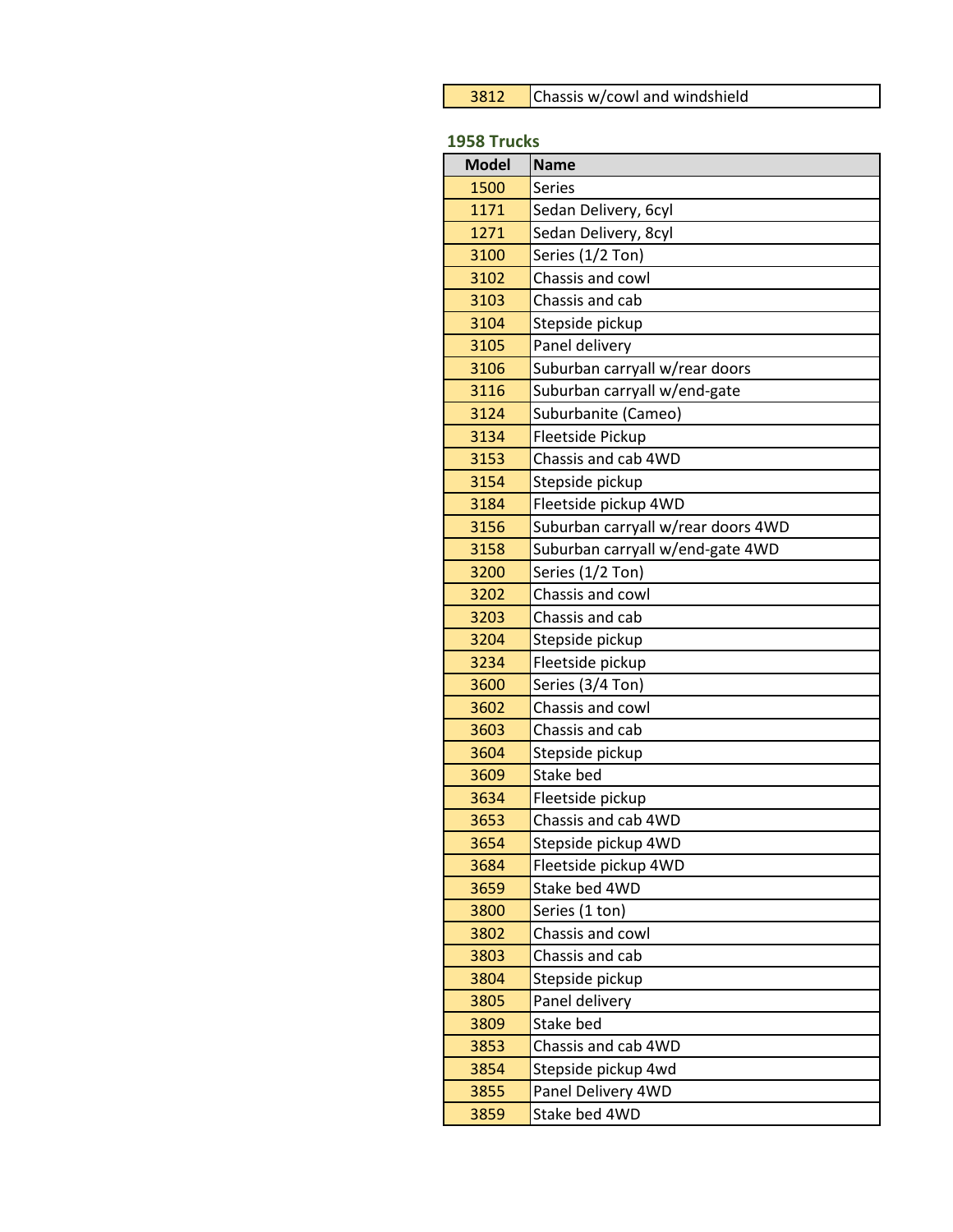| 1959 Trucks  |                                    |  |
|--------------|------------------------------------|--|
| <b>Model</b> | <b>Name</b>                        |  |
| 1100/1200    | <b>Series</b>                      |  |
| 1170         | Sedan Delivery, 6cyl               |  |
| 1270         | Sedan Delivery, 8cyl               |  |
| 1180         | El Camino, 6cyl                    |  |
| 1280         | El Camino, 8cyl                    |  |
| 3100         | Series (1/2 Ton)                   |  |
| 3102         | Chassis and cowl                   |  |
| 3103         | Chassis and cab                    |  |
| 3104         | Stepside pickup                    |  |
| 3105         | Panel delivery                     |  |
| 3106         | Suburban carryall w/rear doors     |  |
| 3116         | Suburban carryall w/end-gate       |  |
| 3134         | Fleetside Pickup                   |  |
| 3153         | Chassis and cab 4WD                |  |
| 3154         | Stepside pickup                    |  |
| 3155         | Panel Delivery 4WD                 |  |
| 3184         | Fleetside pickup 4WD               |  |
| 3156         | Suburban carryall w/rear doors 4WD |  |
| 3158         | Suburban carryall w/end-gate 4WD   |  |
| 3200         | Series (1/2 Ton)                   |  |
| 3202         | Chassis and cowl                   |  |
| 3203         | Chassis and cab                    |  |
| 3204         | Stepside pickup                    |  |
| 3234         | Fleetside pickup                   |  |
| 3600         | Series (3/4 Ton)                   |  |
| 3602         | Chassis and cowl                   |  |
| 3603         | Chassis and cab                    |  |
| 3604         | Stepside pickup                    |  |
| 3609         | Stake bed                          |  |
| 3634         | Fleetside pickup                   |  |
| 3653         | Chassis and cab 4WD                |  |
| 3654         | Stepside pickup 4WD                |  |
| 3684         | Fleetside pickup 4WD               |  |
| 3659         | Stake bed 4WD                      |  |
| 3800         | Series (1 ton)                     |  |
| 3802         | Chassis and cowl                   |  |
| 3803         | Chassis and cab                    |  |
| 3804         | Stepside pickup                    |  |
| 3805         | Panel delivery                     |  |
| 3809         | Stake bed                          |  |
| 3853         | Chassis and cab 4WD                |  |
| 3854         | Stepside pickup 4wd                |  |
| 3855         | Panel Delivery 4WD                 |  |